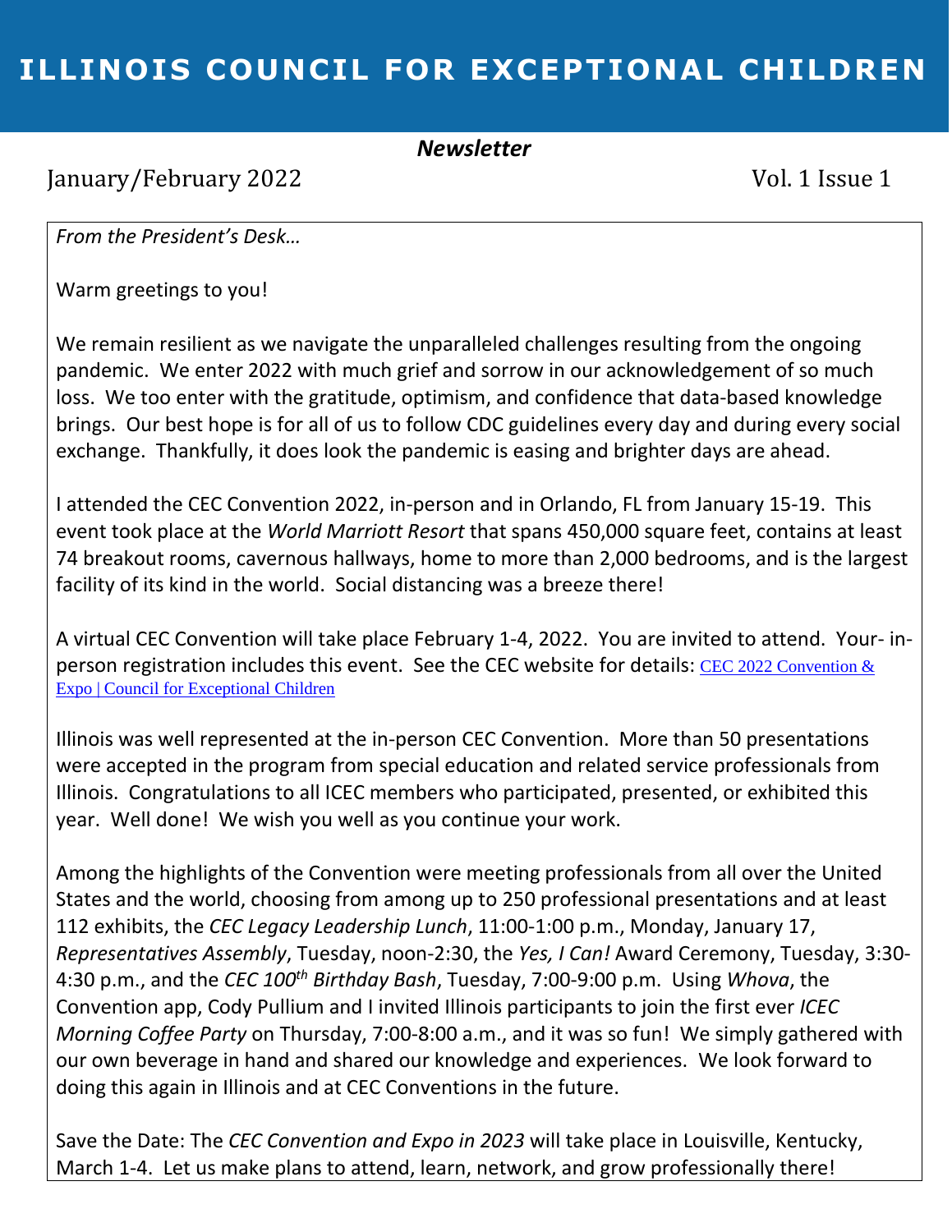

work of the Representatives' Assembly.

outstanding professional event.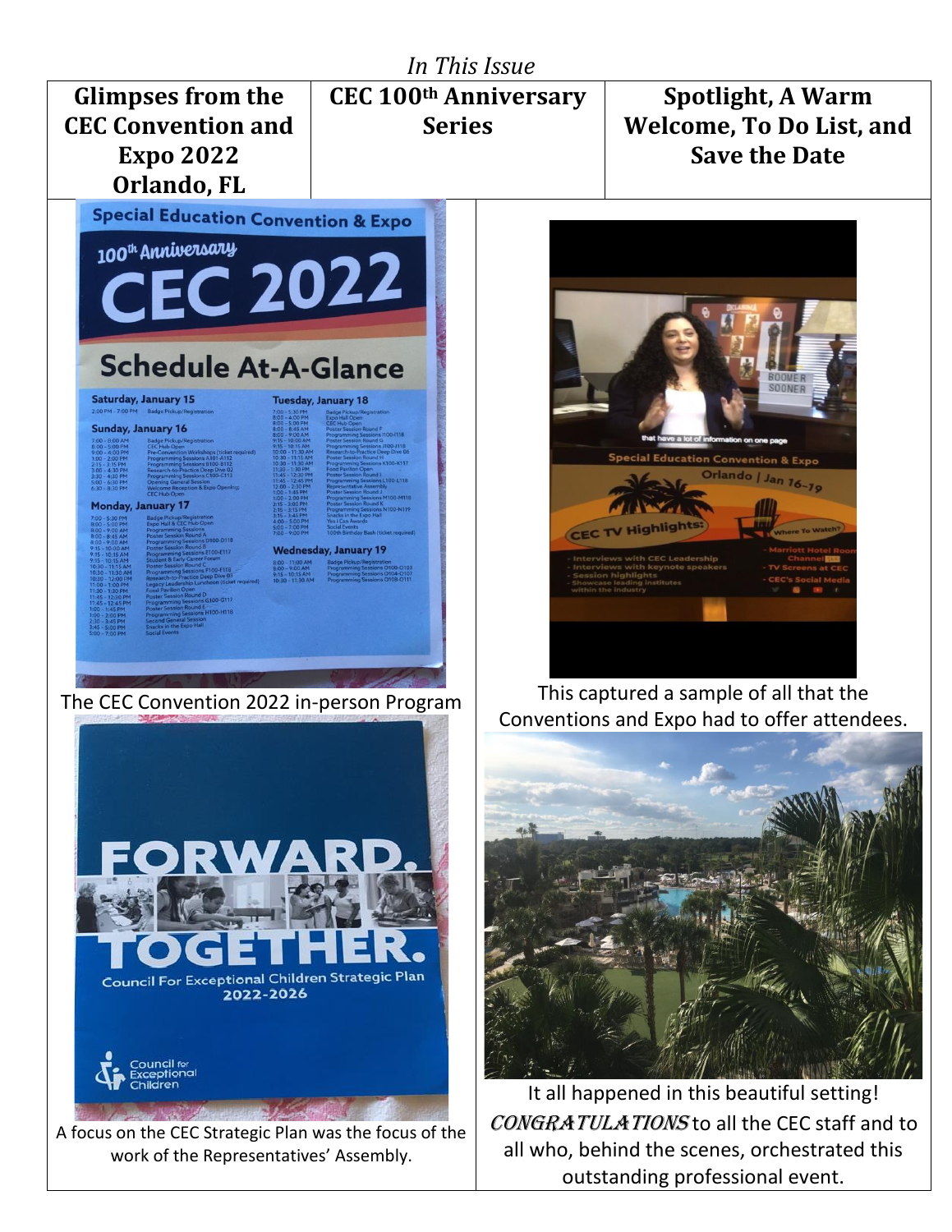

## **Next Session of the CEC 100th Anniversary Series Dr. Dave Edyburn, February 10, 2022, 7:00-8:00 (CST) Special Education Technology Past, Present, and Future**

Please see the ICEC website [www.illinoiscec.net](http://www.illinoiscec.net/) for information on the remaining sessions in this series. You are invited to join us for the next session in this series. See the details below. Thank you to Haley Caulfield, senior at Eastern Illinois University for the beautiful poster. Professional Development hours will be available: We thank *Mr. Cody Pullium, Chair of Professional Development who does the work it takes to make professional development hours available for each of these sessions. Please contact Cody if you have questions: [Pullium93@icloud.com](mailto:Pullium93@icloud.com)*



#### *Session Description*

*Special educators were among the early adopters of microcomputer technologies in the 1980s. As a result of the long-term investments in research and development, assistive technologies have emerged to become essential tools for fostering independence and enhancing quality of life for individuals with disabilities. Join us for this session where Dave Edyburn will provide an overview of the significant historical developments in special education technology, emerging trends impacting classrooms across the country, and a provocative glimpse of the future where technologies drastically alter the nature of individualized instruction.*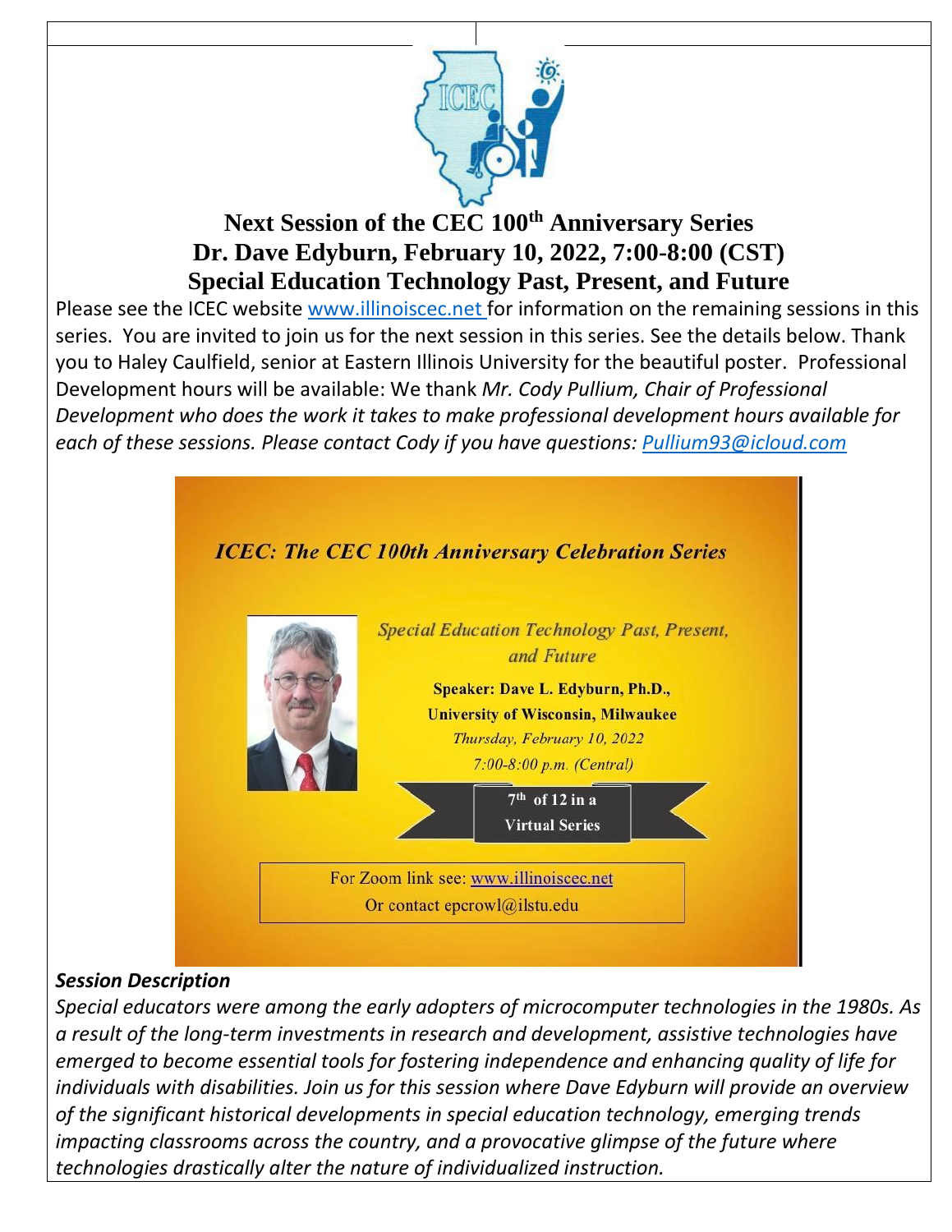#### **Please invite your colleagues to join CEC today!**

Home - [Illinois Council for Exceptional Children \(illinoiscec.net\)](https://www.illinoiscec.net/)

*Remind your colleagues and friends of the great benefits in joining our Professional Organization including collegial relationships with your professional peers and learn about the best professional practices to engage in every day. For more details, including insurance coverage, fee reductions for conferences and publications for members, and so much more. Welcome!*



**Please join us in-person for the ICEC Fall Convention November 3-5, 2022** 

**Chicago Marriott Naperville** 

**See the ICEC website for updates: [www.illinoiscec.net](http://www.illinoiscec.net/)**  $SPOTLIGHT:$  Adriana Schmidt, presenter at ICEC Annual Convention, November 4-6, 2021 As we begin 2022, I have been reflecting on the things I am most grateful for. I am grateful for the opportunities that 2021 brought to my life personally and professionally. Coaching and training teachers across Chicago Area public school districts, supporting parents of children with Autism, and teaching at Northern Illinois University were learning and fulfilling experiences for me in 2021. Attending and presenting at the ICEC Fall 2021 Virtual Convention was one of the many other wonderful experiences that 2021 brought. Virtual teaching and presenting are still new for many of us and as we learn to navigate this new world due to COVID 19 pandemic, we need to embrace the good and bad of this new world. ICEC team worked very hard to bring many educators and experts together in November 2021 Convention. We were able to share our knowledge and pass on a wealth of experiences across many different professional paths. In my presentation *"Three Key Components to Unlocking Classroom Success"* I had the opportunity to share my knowledge and current evidence-based practices that I observed in many different special education classrooms during my coaching visits (in-person and virtual). It was a positively rewarding moment during the Convention. My audience engaged in productive conversations about the importance of classroom organization and visually clear expectations for our students with Autism and other disabilities. Let's face it, we all function better when we are organized, know what to expect, and are positively rewarded for our performance. In 2022, let us maintain clutter free classrooms and embed positive

behavioral supports. In this way, we will be even more effective and successful as special educators. Thank you ICEC for your continued support and opportunities to grow as an educator during this challenging time. Adriana Schmidt, MA BCBA

#### *To Do List*

- 1. Nominate eligible students for the **Lesley Graham Postsecondary Scholarship**. For details, review the ICEC website: [www.illinoiscec.net](http://www.illinoiscec.net/) – see Awards and Scholarships. Questions: Contact Dr. Lisa Liberty, ICEC Scholarship Chair.
- 2. Nominate eligible students for the **School-to-Work Scholarship**. Review the ICEC for details: [www.illinoiscec.net](http://www.illinoiscec.net/) – see Awards and Scholarships. Questions: Contact Dr. Lisa Liberty, ICEC Scholarship Chair.
- 3. Plan for Exceptional Children's Week, May 1-7, 2022. For details scroll down on the front page of the ICEC website [www.illinoiscec.net](http://www.illinoiscec.net/) and look for the ECW tab.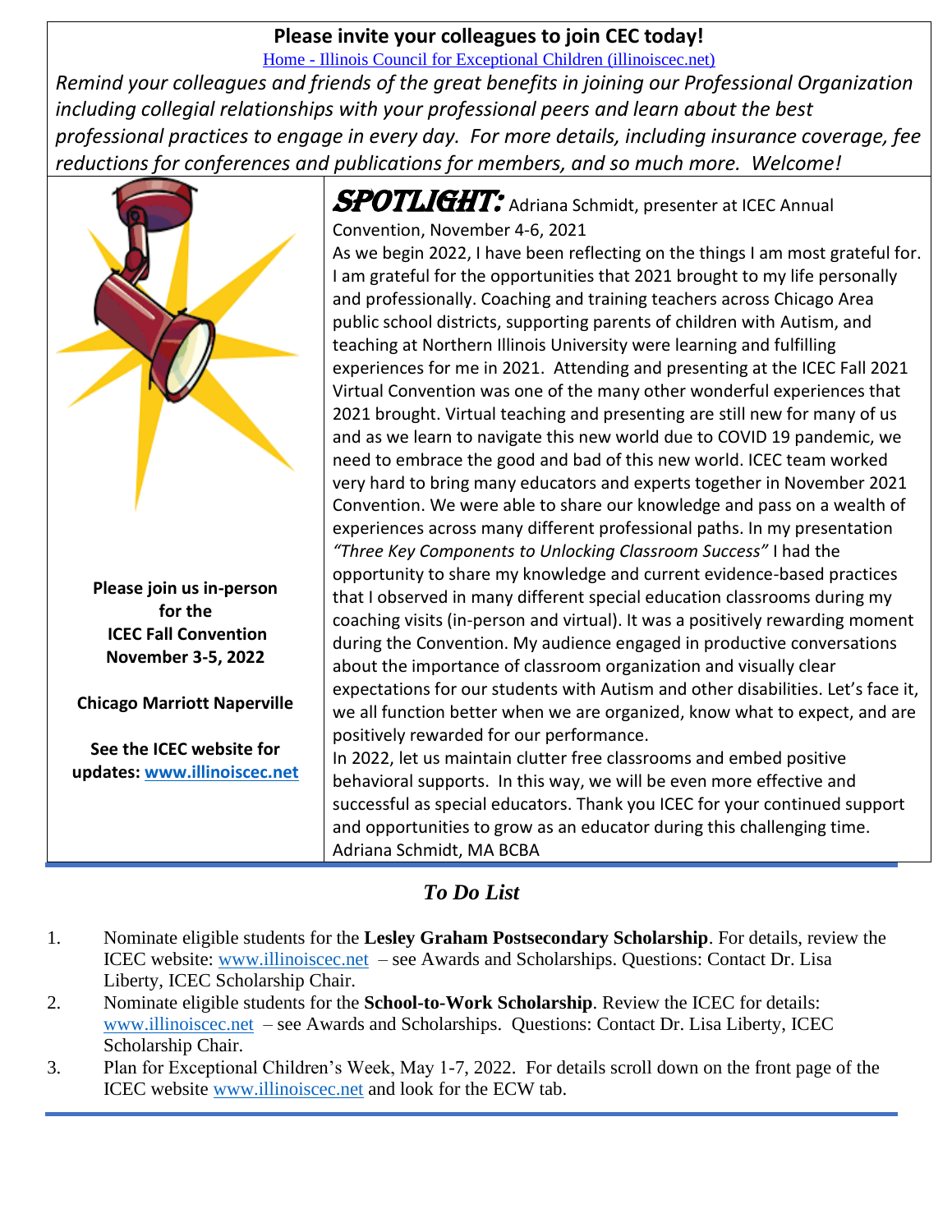#### **Anita Bausman, ICEC ByLaws and Policy … in her own words!** A warm welcome To Greetings! Anita Bausman I am excited to be joining ICEC's Executive Board as Chairperson of the Bylaws and Policy Committee. I have been a member of ICEC since 2015 Round of and have greatly benefited from the wealth of information available to me through the Council of Exceptional Children. I began my career in

education as a paraprofessional for 9 years at the high school level. As a paraprofessional, I began attending ISU to pursue a degree in Social Science Education with an emphasis in History. I acquired my bachelor's degree December 2012 and immediately began searching for a teaching position. While searching for a permanent position, I was a substitute teacher for several school districts around the Peoria area. In August 2014 I decided to pursue an endorsement for Special Education at Eureka College. I began working for Farmington Central High School in August 2015 as a Special Educator, and I am delighted to continue working there. I teach Grammar at all four levels, General Science, U.S. History, Study Skills, and any other discipline my students need to graduate with a diploma. I look forward to my work as the ICEC Chair of ByLaws and Policy.

### Congratulations!

CEC YES, I CAN! AWARD Recipients 2022, Orlando, Fl





*Yes, I Can***!** Award winners, CEC Orlando, Florida, 2022. Congratulations to all these outstanding students, their parents, and teachers.